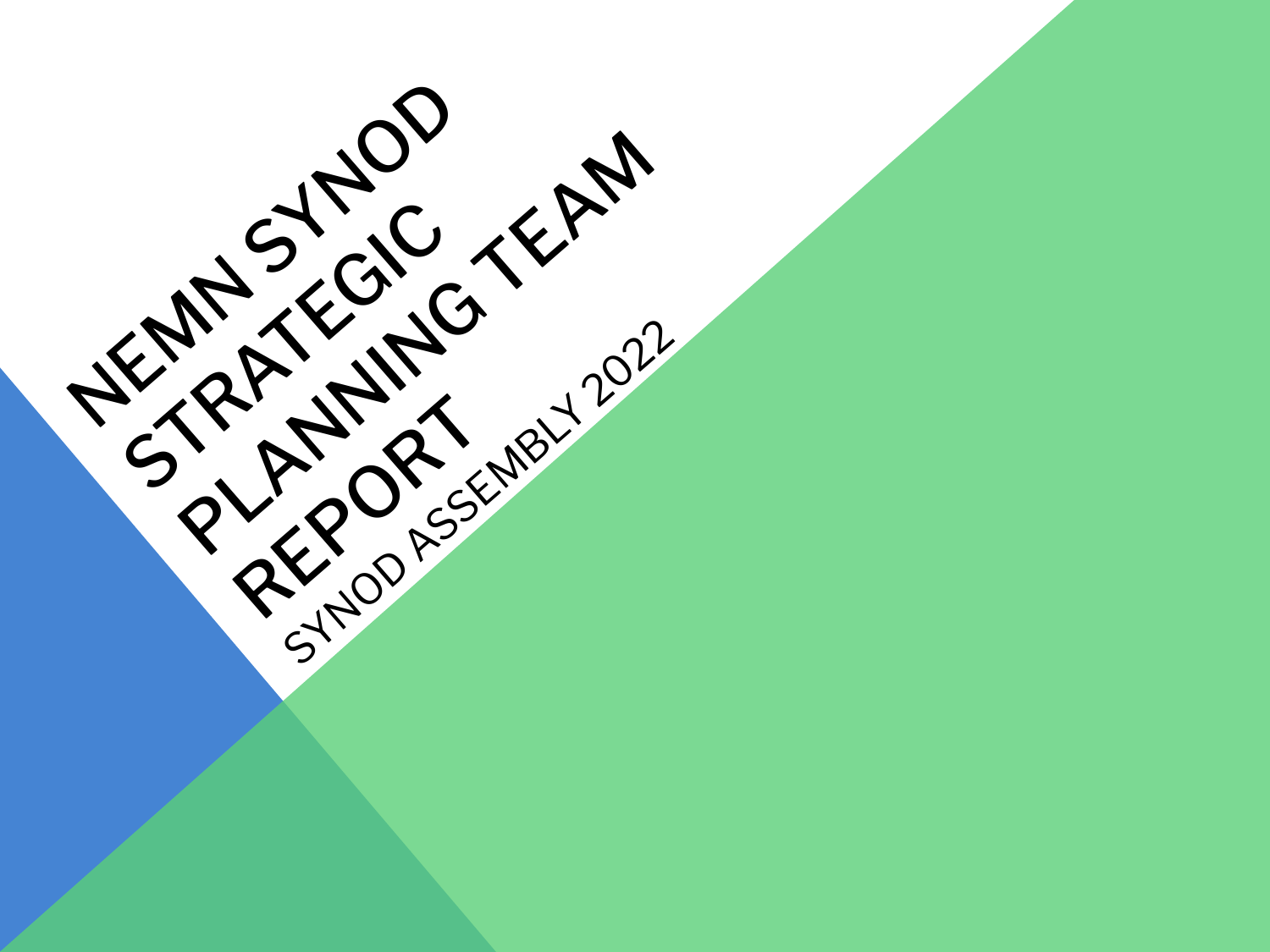#### YOUR SYNOD'S STRATEGIC PLANNING **TEAM**

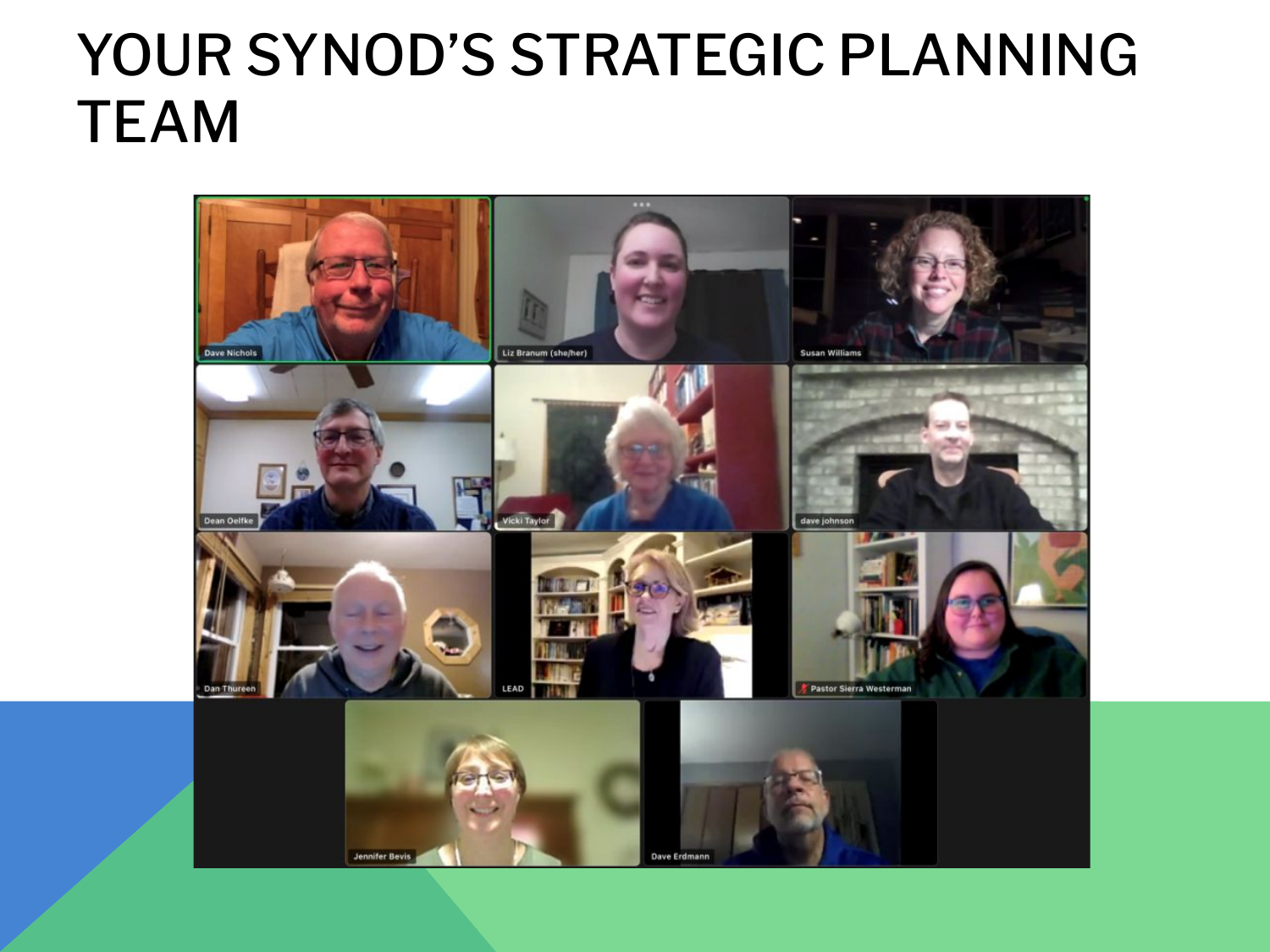### WHY THIS? WHY NOW?

- **• Where will our church will be in five years?**
- **• How can our congregations respond to the challenges of ministry in this time and place?**
- **• Where is God calling the Northeastern Minnesota Synod?**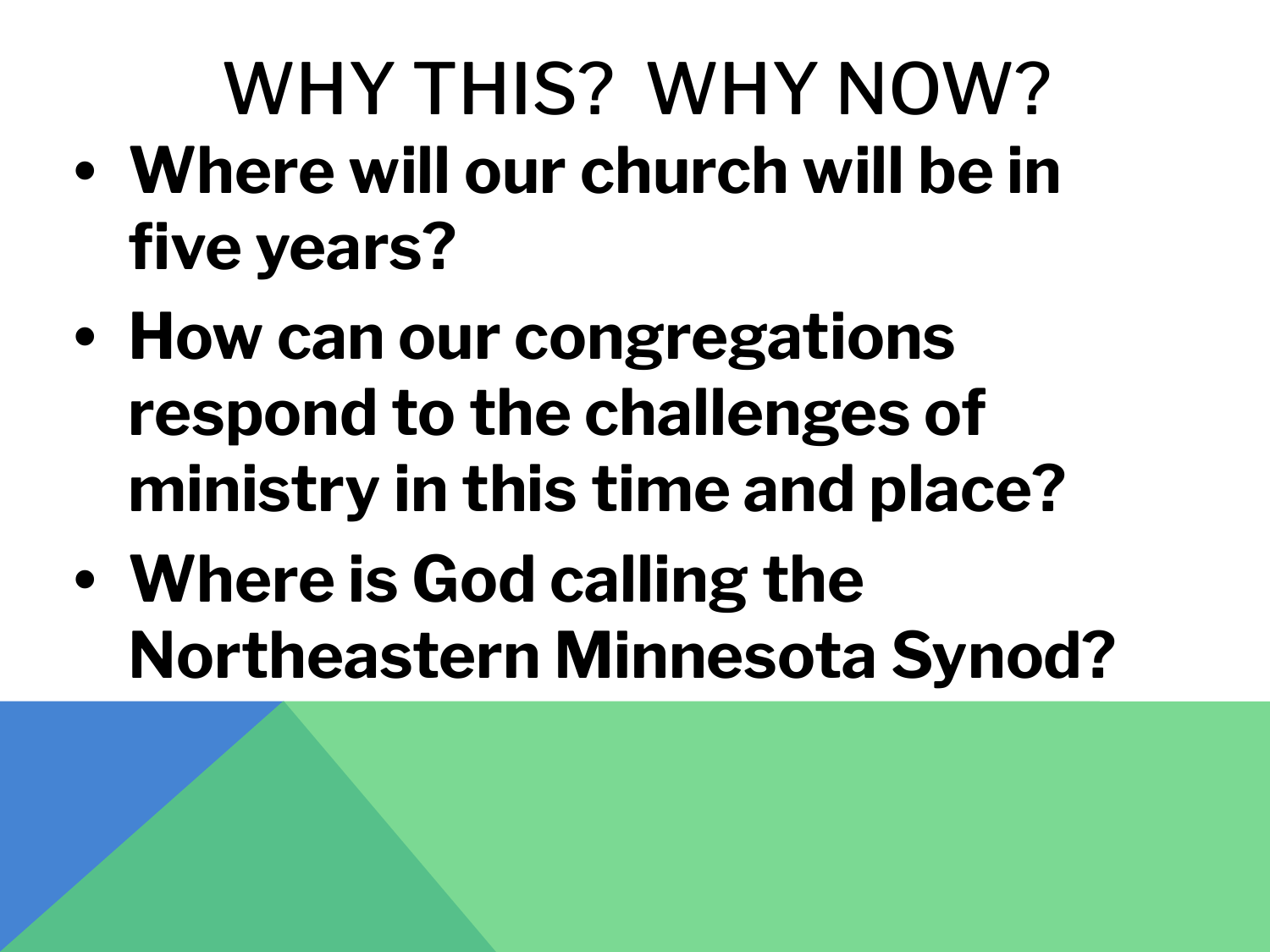### WHO DID WE LISTEN TO?

**Synod Council Outdoor Ministry/Camps Five conferences of our synod Together Here Food Insecurity Ministries First call rostered leaders Congregational council members Eco Faith Network Rostered leader candidates**

**Music Ministry Leaders Bible Study Groups Campus Ministry participants Youth Ministry leaders LYO members LGBTQ/Reconciled in Christ Congregations Lay Leader Network Elderly members Anti-Racism team …And anyone else who wanted to be included!**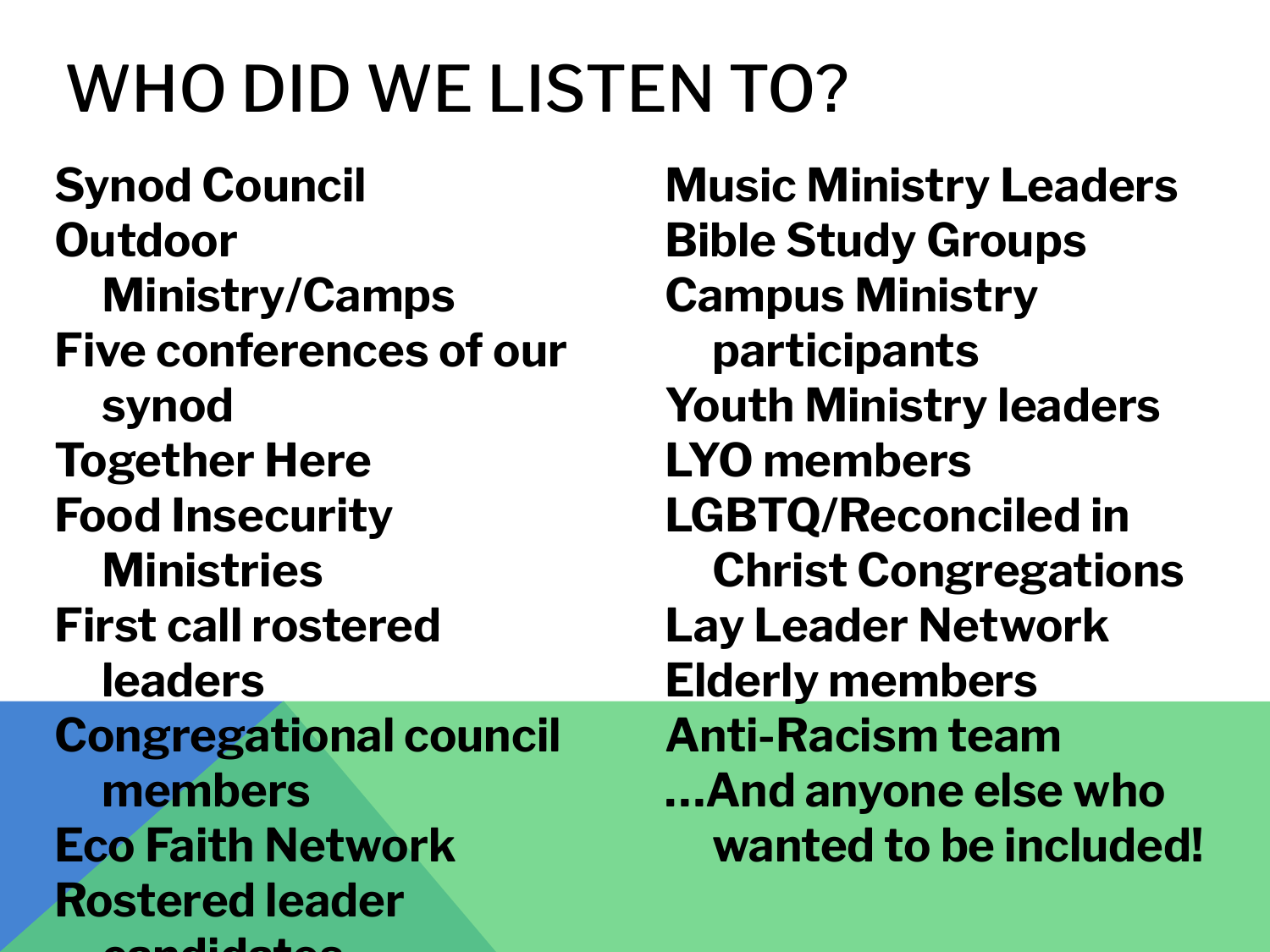### FOUR LISTENING QUESTIONS:

**1. How is your congregation or organization growing disciples with a deepening faith in Jesus Christ?**

**2. How are new people invited to share in the ministry and leadership of your congregation or organization?**

**3. What are your hopes for your congregation beyond the pandemic?**

- **4. What do you value most** 
	- **about being a**
	- **network of**
	- **congregations** 
		- **and**
		- **organizations**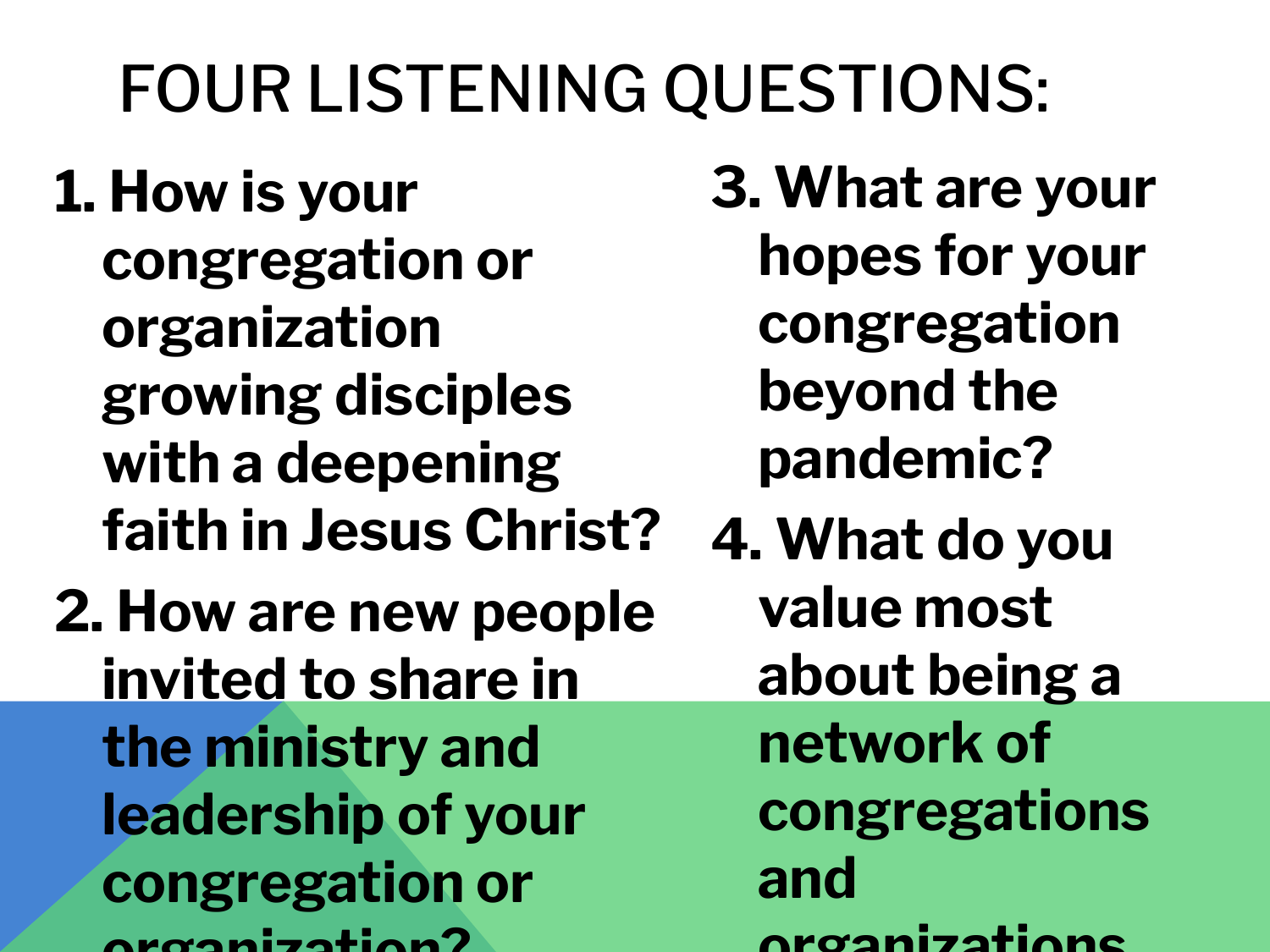### THEME VERSE

**LISTEN TO ADVICE AND ACCEPT INSTRUCTION, THAT YOU MAY GAIN WISDOM FOR THE FUTURE. THE HUMAN MIND MAY DEVISE MANY PLANS, BUT IT IS THE PURPOSE OF THE LORD THAT WILL BE ESTABLISHED. -PROVERBS 19:20-21**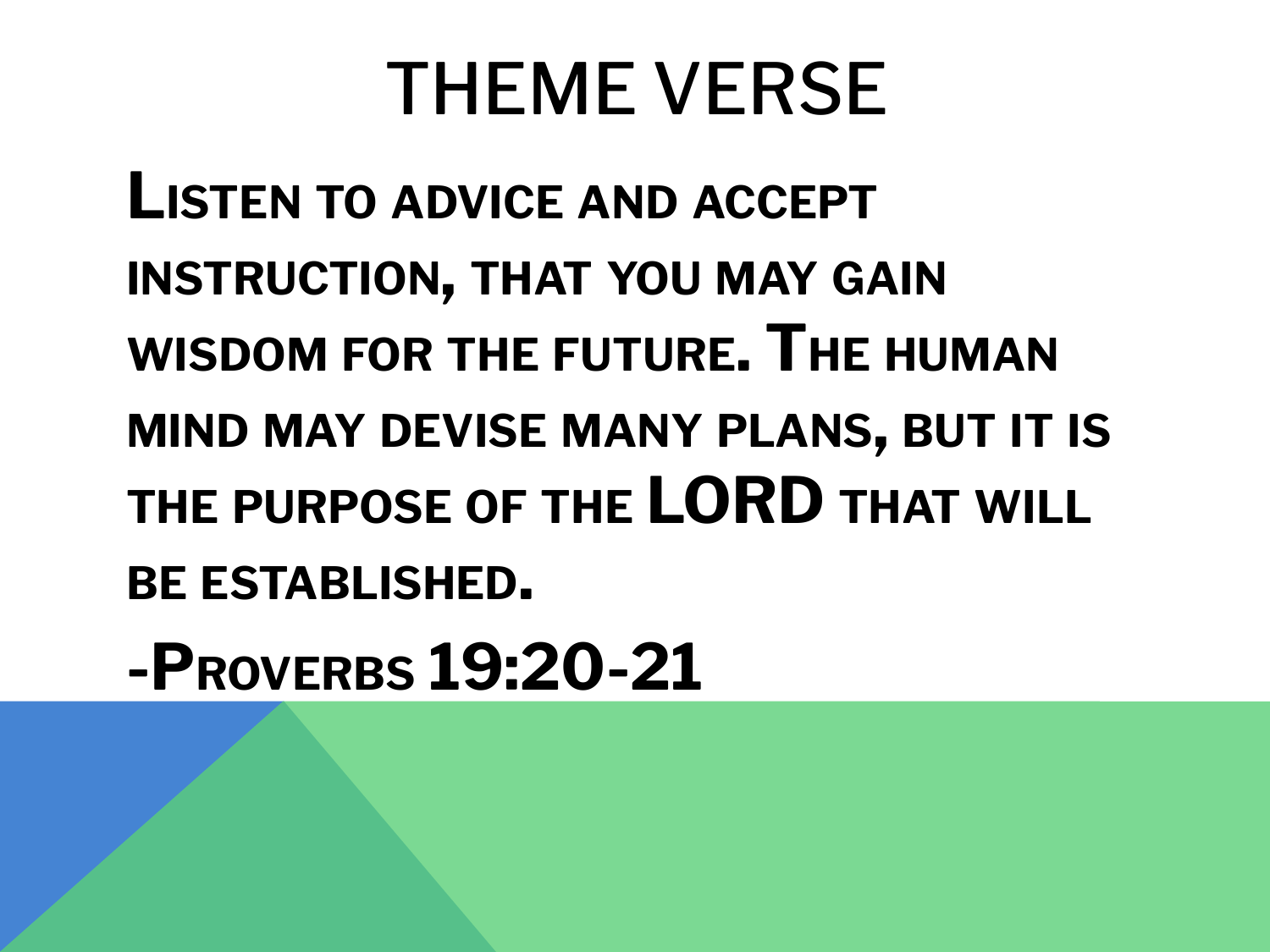#### OUR PURPOSE

### **The Northeastern Minnesota Synod is empowering congregations and ministries to encounter and share the love of God in Christ Jesus.**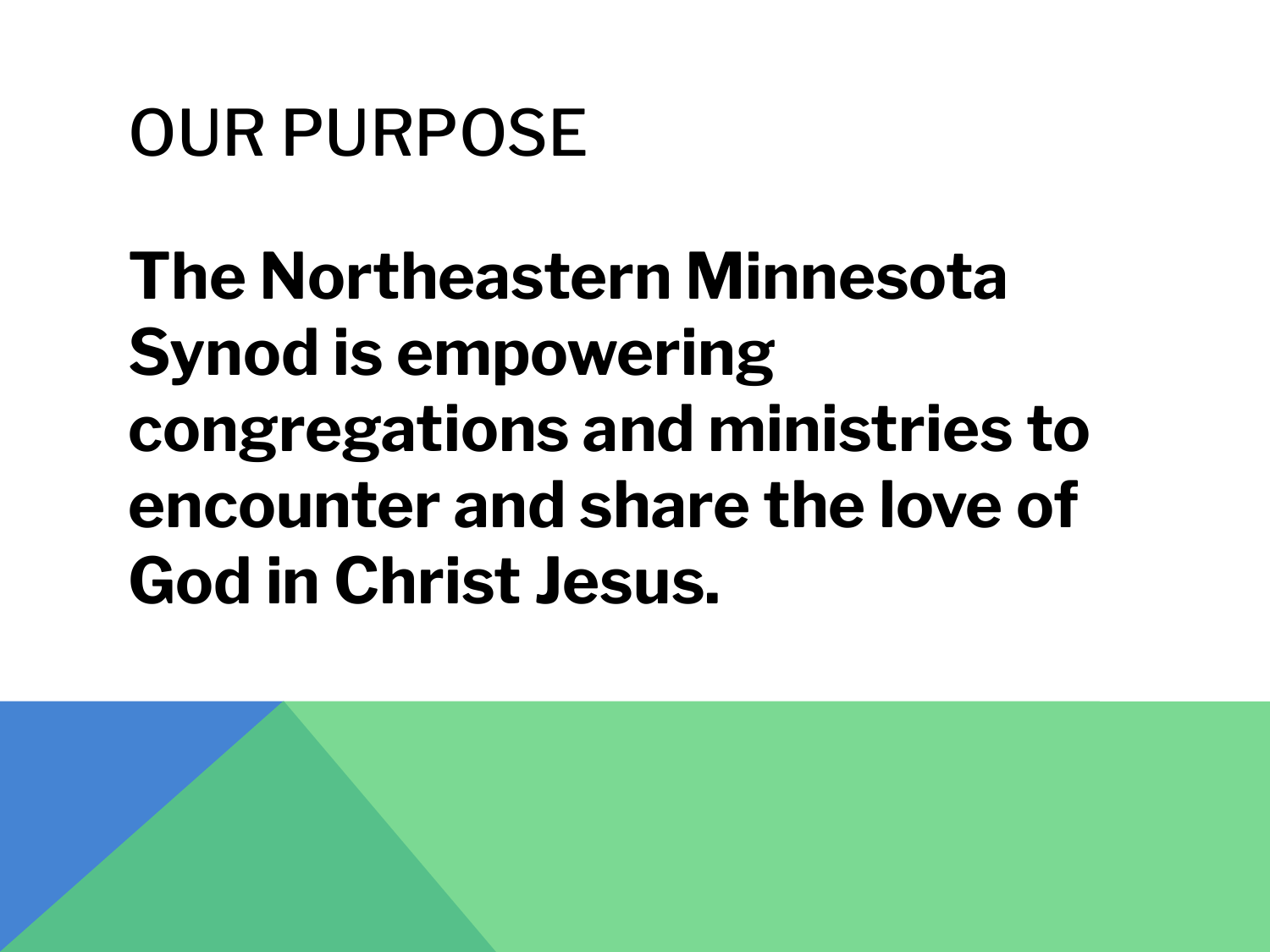### WE EXIST TO ENCOUNTER AND SHARE THE LOVE OF JESUS.

### 4 CORE VALUES:

Encountering the love of God, feeling **WELCOMED**, getting **CONNECTED**, working to **REFORM**, receiving and giving **SUPPORT**. Then do it again!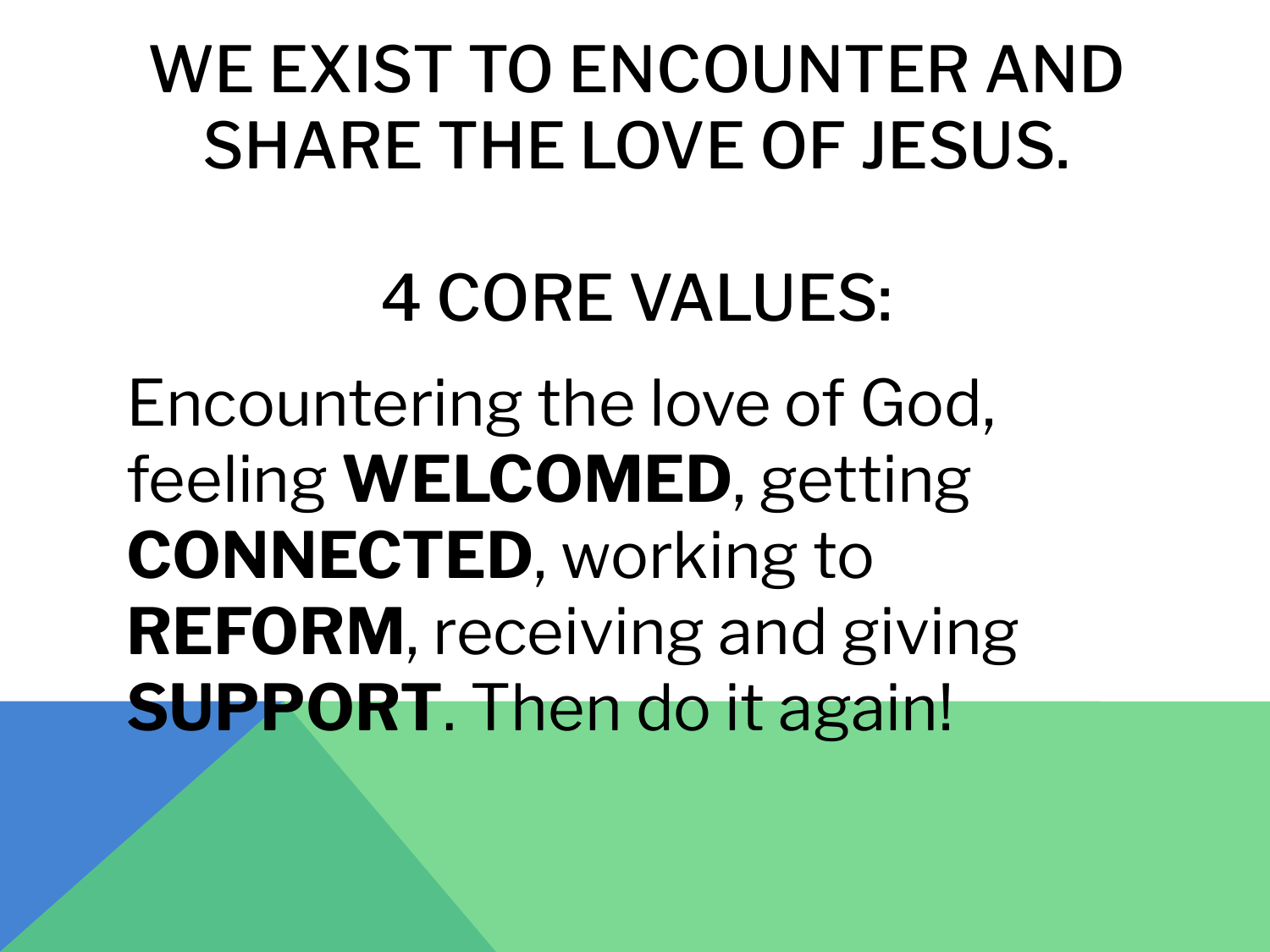

How can we learn the art of gathering so people feel they belong? How could our buildings be used now? How can we welcome new people and new ways of being church?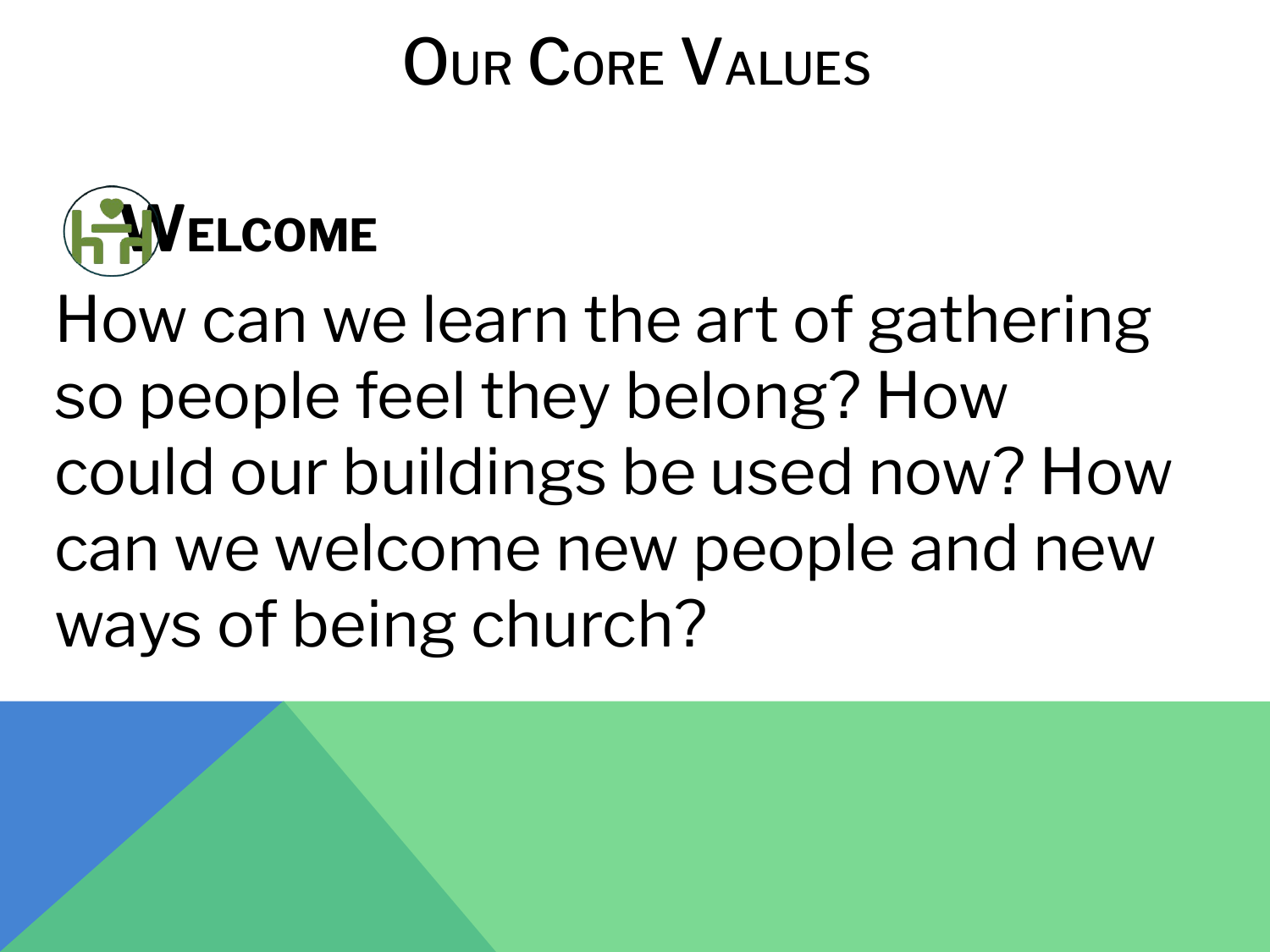

How can we build networks and systems that reach across the church and out to the community? How can we be authentic neighbors as we move from isolation into deeper connection?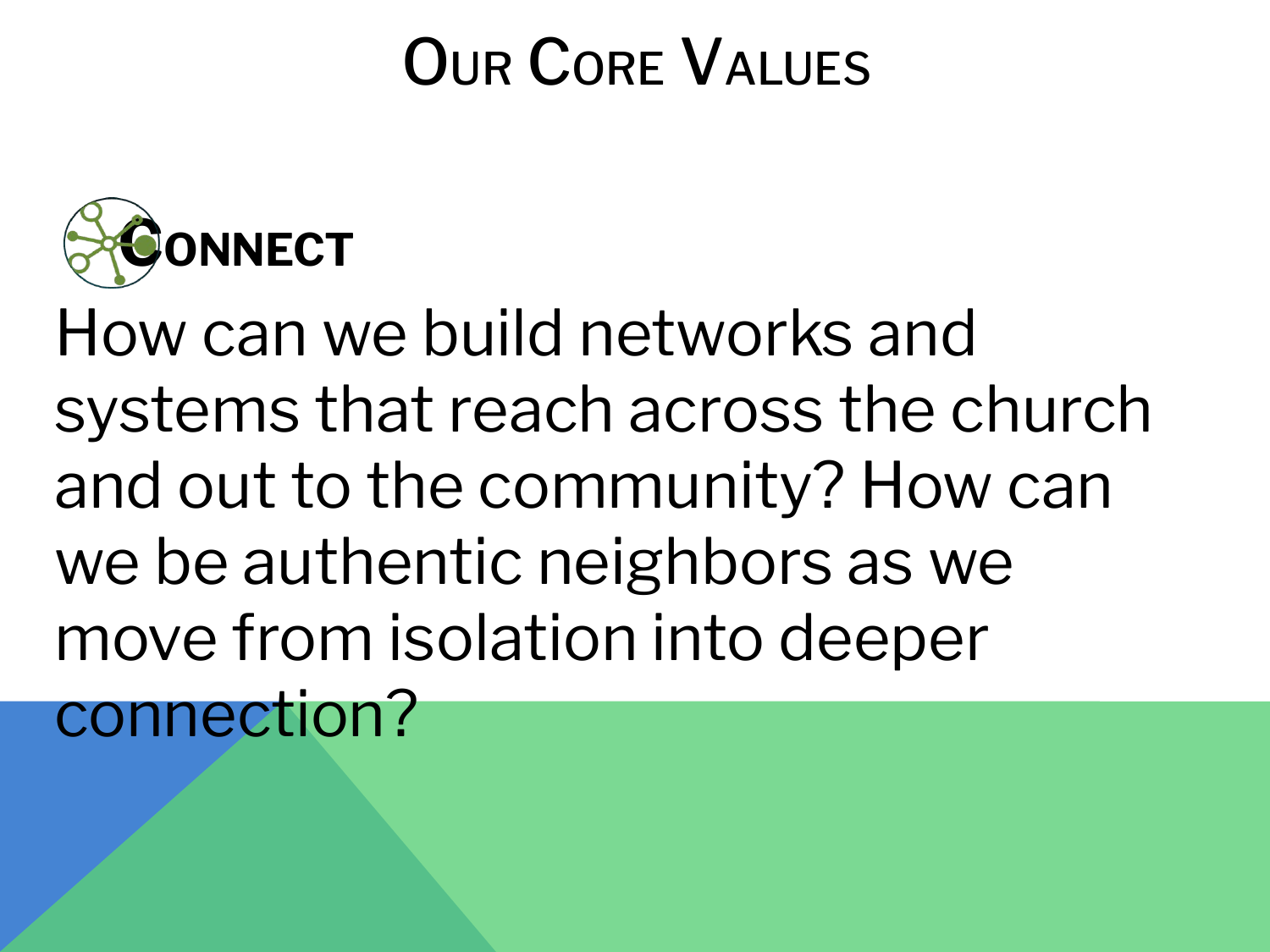

How can we rekindle the faith? In this changing world, how can we do justice, love kindness, and walk humbly with God? How can we embrace our baptismal call to love all people and the world God made?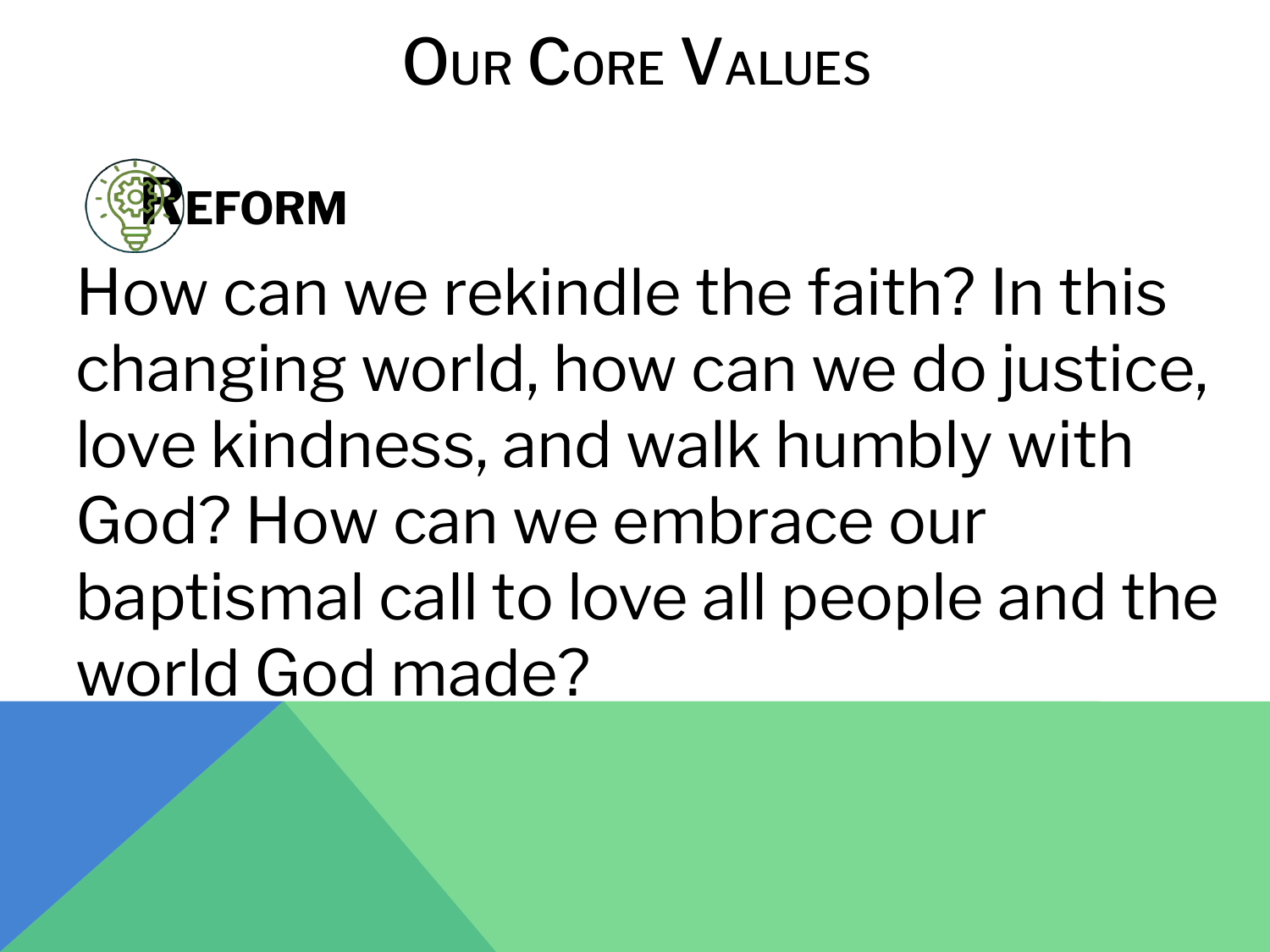

How can we respond to everyday needs? How can we learn together, train leaders, and care for each other as we experiment with new vision?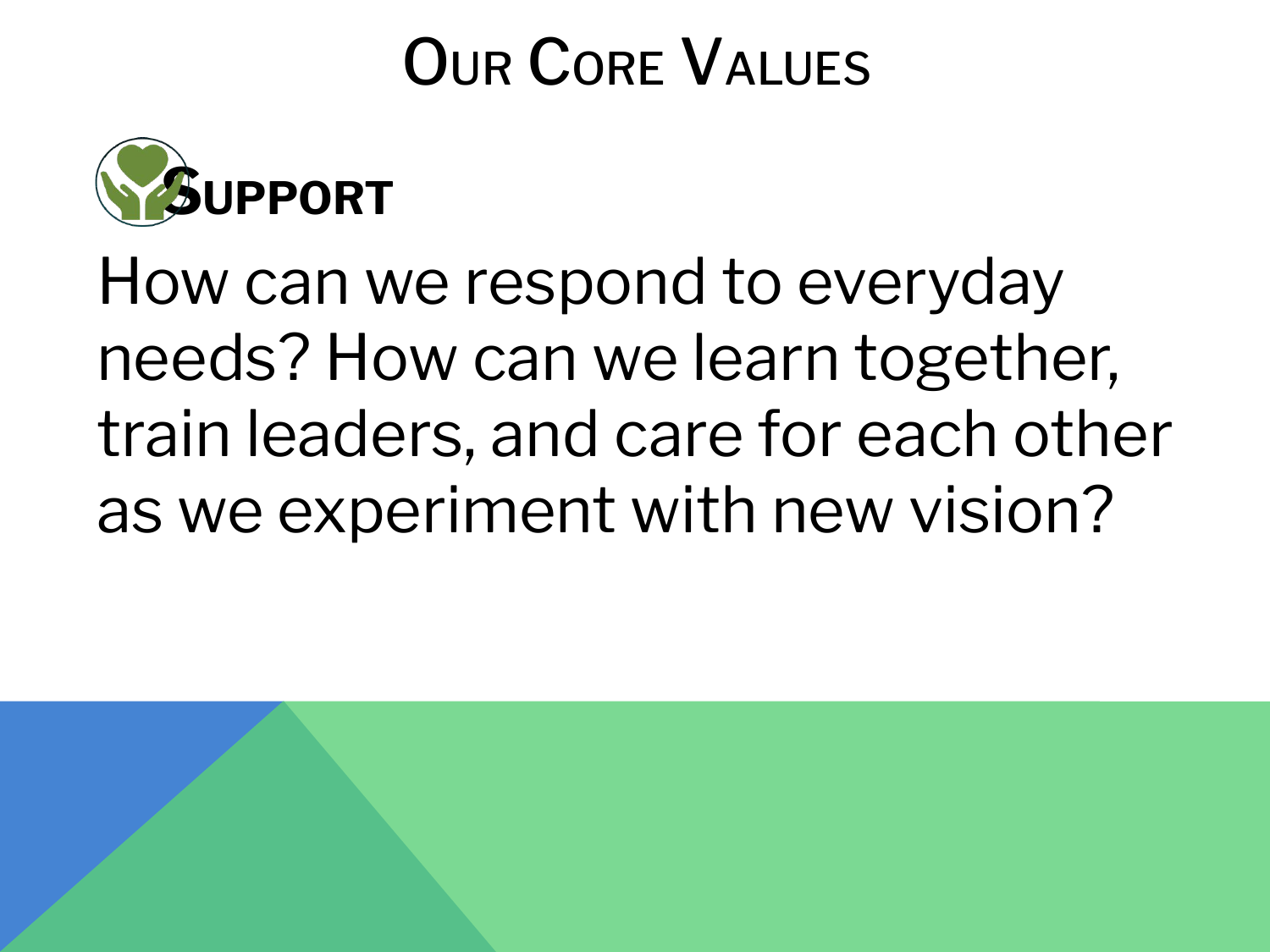## OUR GOALS: WELCOMET

1. Make a plan to invite people into the Body of Christ and into relationship with God and one another. Support every congregation in understanding their physical or digital neighborhood as we work together to be the church. Encourage congregations to work together to better understand what it means to make all people feel welcome. Equip pastors, deacons, leaders and

congregational teams to be places of hospitality, welcome, and engagement as people are introduced to the faith and participate in ministry we cannot imagine  $\pm$  to day.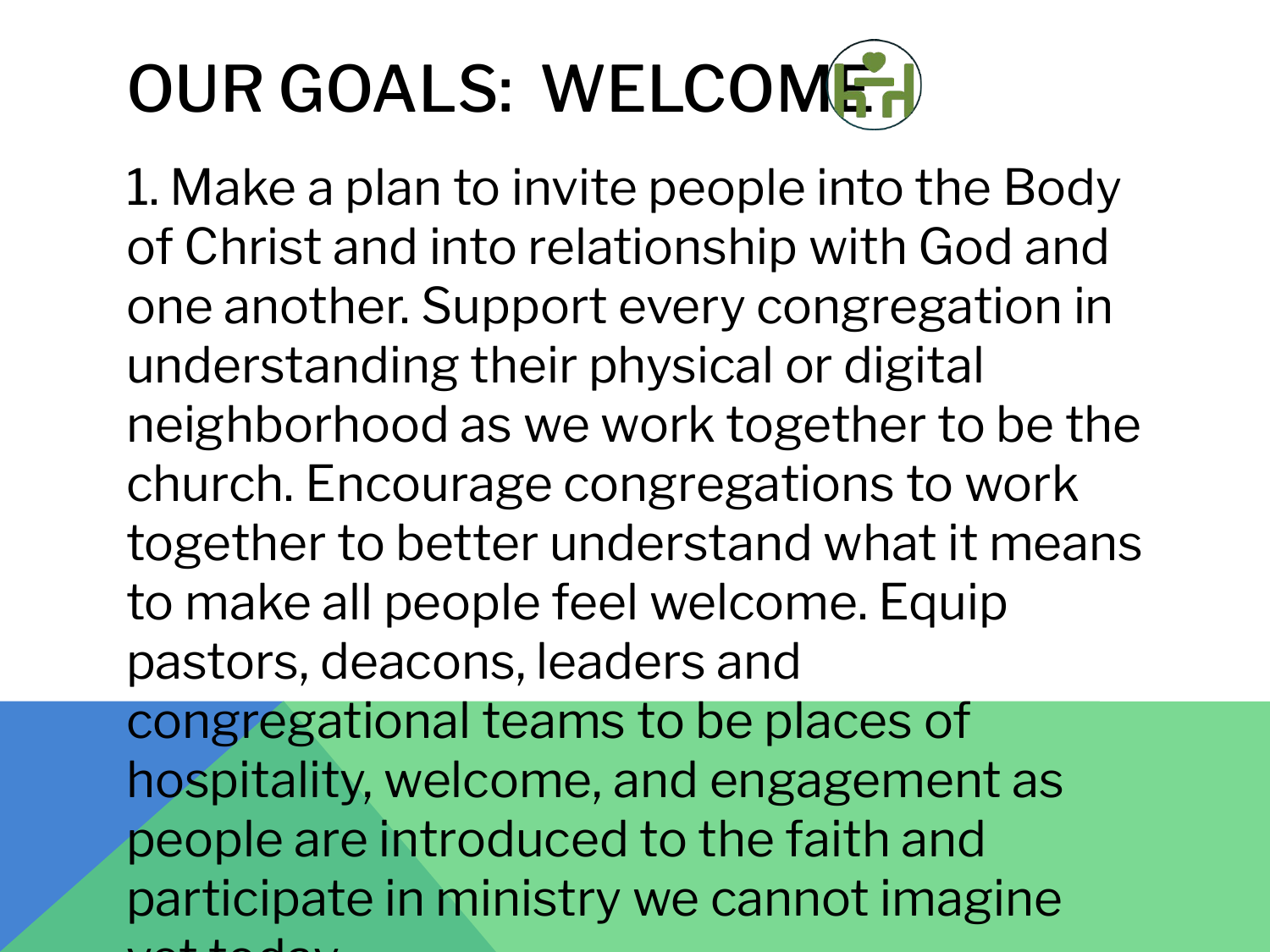# OUR GOALS: WELCOMET

2. Think outside the building. Imagine new ways of being church, showing up in unusual places and ways, new uses of technology, welcoming diversity, getting a bigger vision of what God is doing in our part of the world.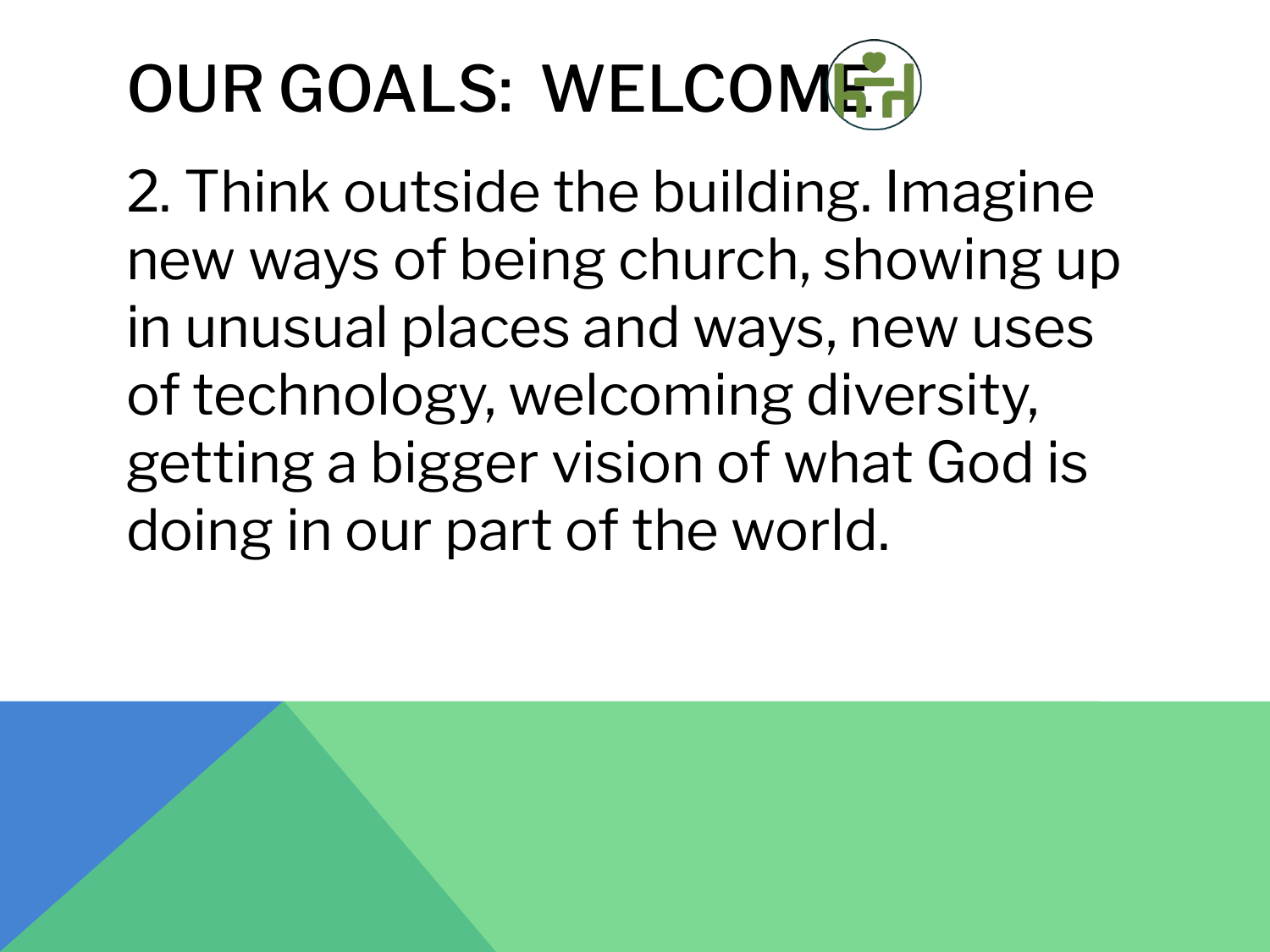# OUR GOALS: WELCOMET

3. Visibly welcome the full diversity of God's people. Equip congregations with resources and training to welcome people of various age, ethnicity, gender, sexual identities and socio economic diversity.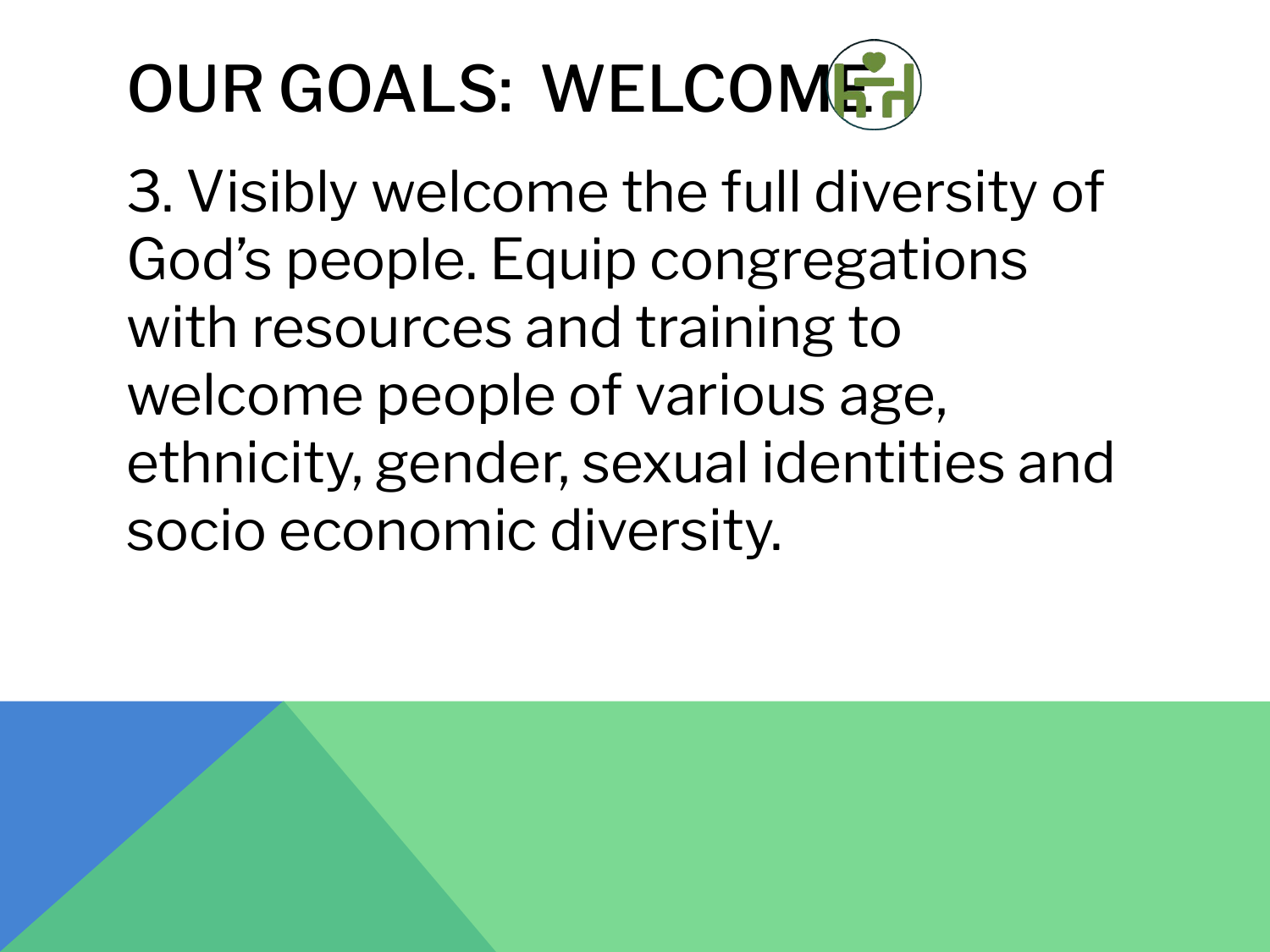### OUR GOALS: CONNECT

4. Develop and encourage new networks to make it easy to teach each other. We can share resources, social media, copyright issues management, training treasurers, growing a hybrid church, Bible studies, faith stories, and so much more. Create a gift sharing network across organizations and congregations so we are equipped to welcome new people. This includes a

musicians network, rural congregation network, anti-racism and LGBTQ+ training. The possibilities are endless as we do this work together.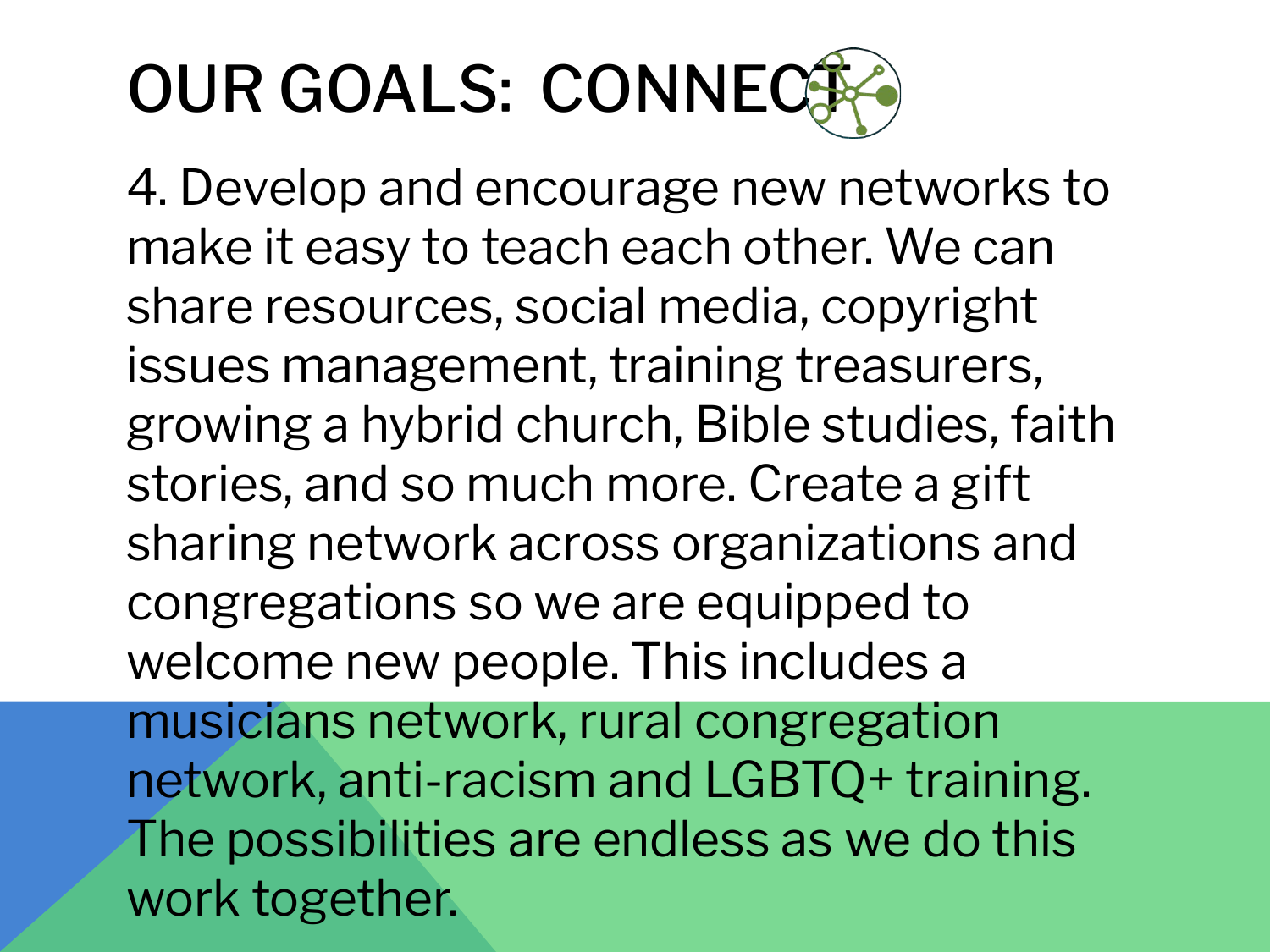### OUR GOALS: CONNECT

5. Network, share, and learn from people outside of our denomination. Expand ecumenical partnerships and community based ministries that are mutually valuable. This is an opportunity to discover why some congregations are growing and to learn from them.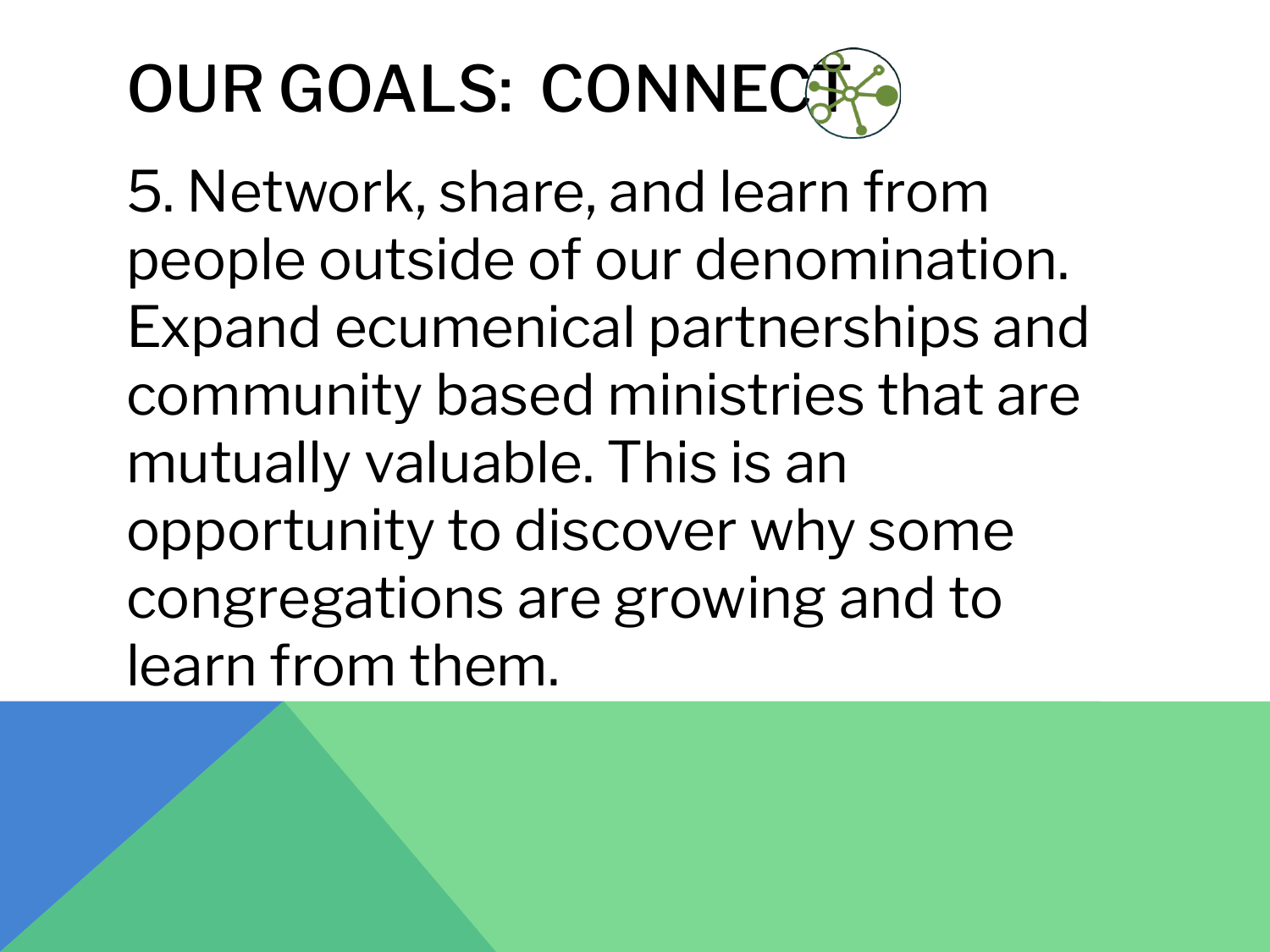### **OUR GOALS: REFORN**

6. Build new habits. Every congregation and synod meeting can begin deeply rooted in scripture and end with heart-felt prayer. We can launch this as an initiative with a 10-minute goal, supported with curriculum and/or videos that engage people in scripture.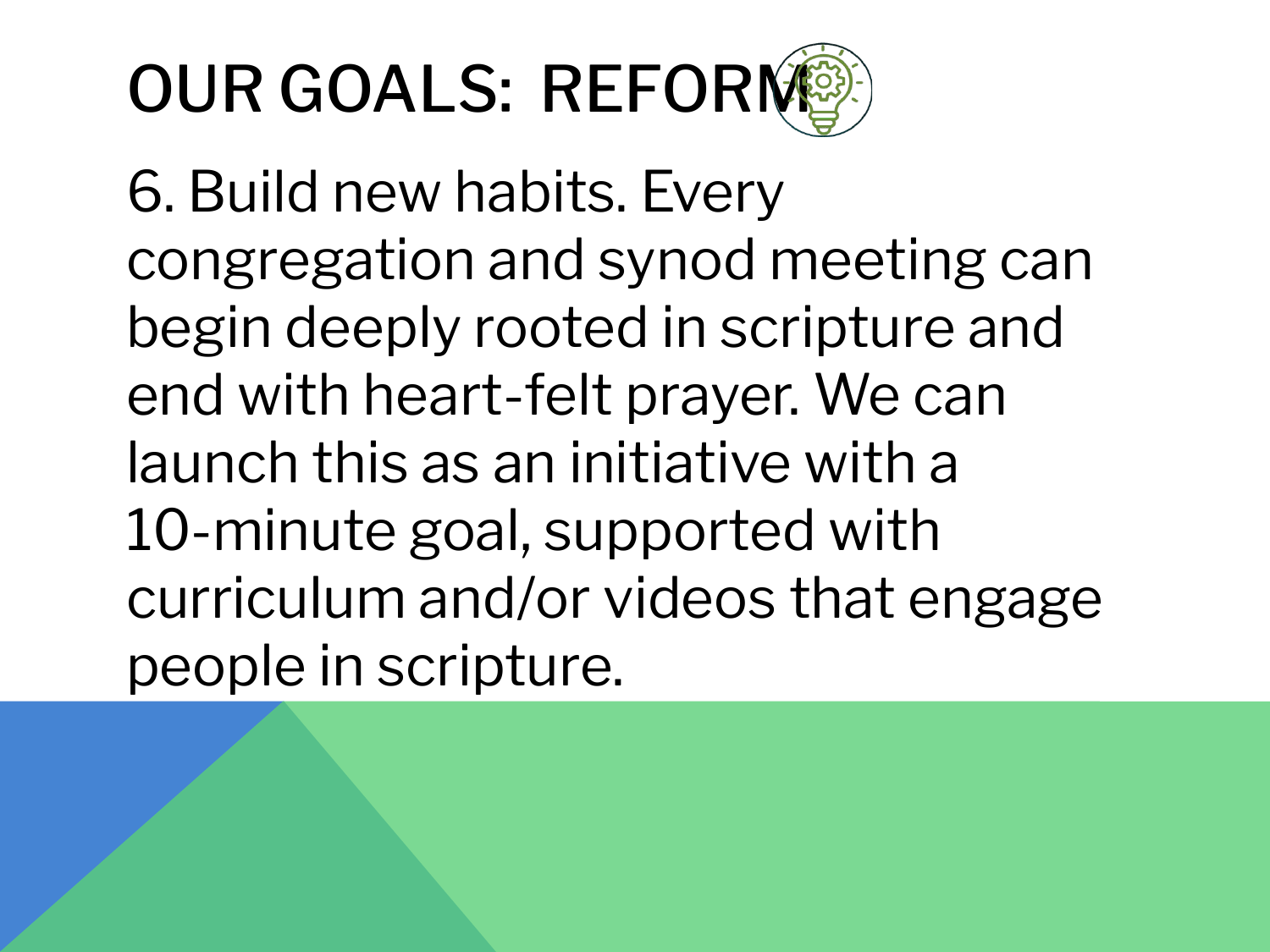# OUR GOALS: REFORM

7. Explore new ways of being church. Create innovation hubs that experiment with new ideas, encourage risk-taking, learn from mistakes and share what is learned.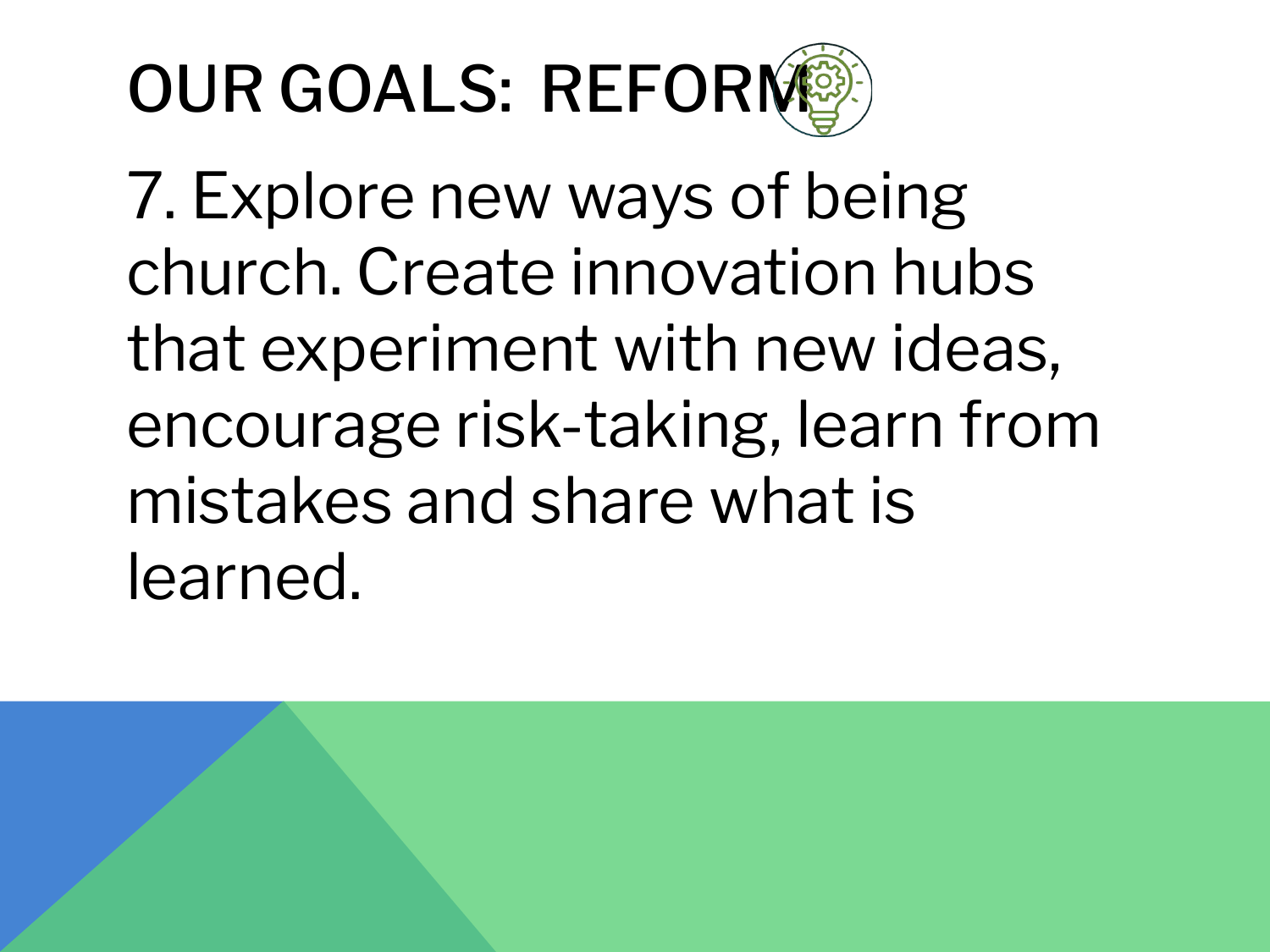# **OUR GOALS: REFORM**

8. Advocate for social justice. Educate, empower, and engage leadership in anti-racism work, creation care, LGBTQ+, mental health and reconciliation work to strengthen our congregational ministries in these areas.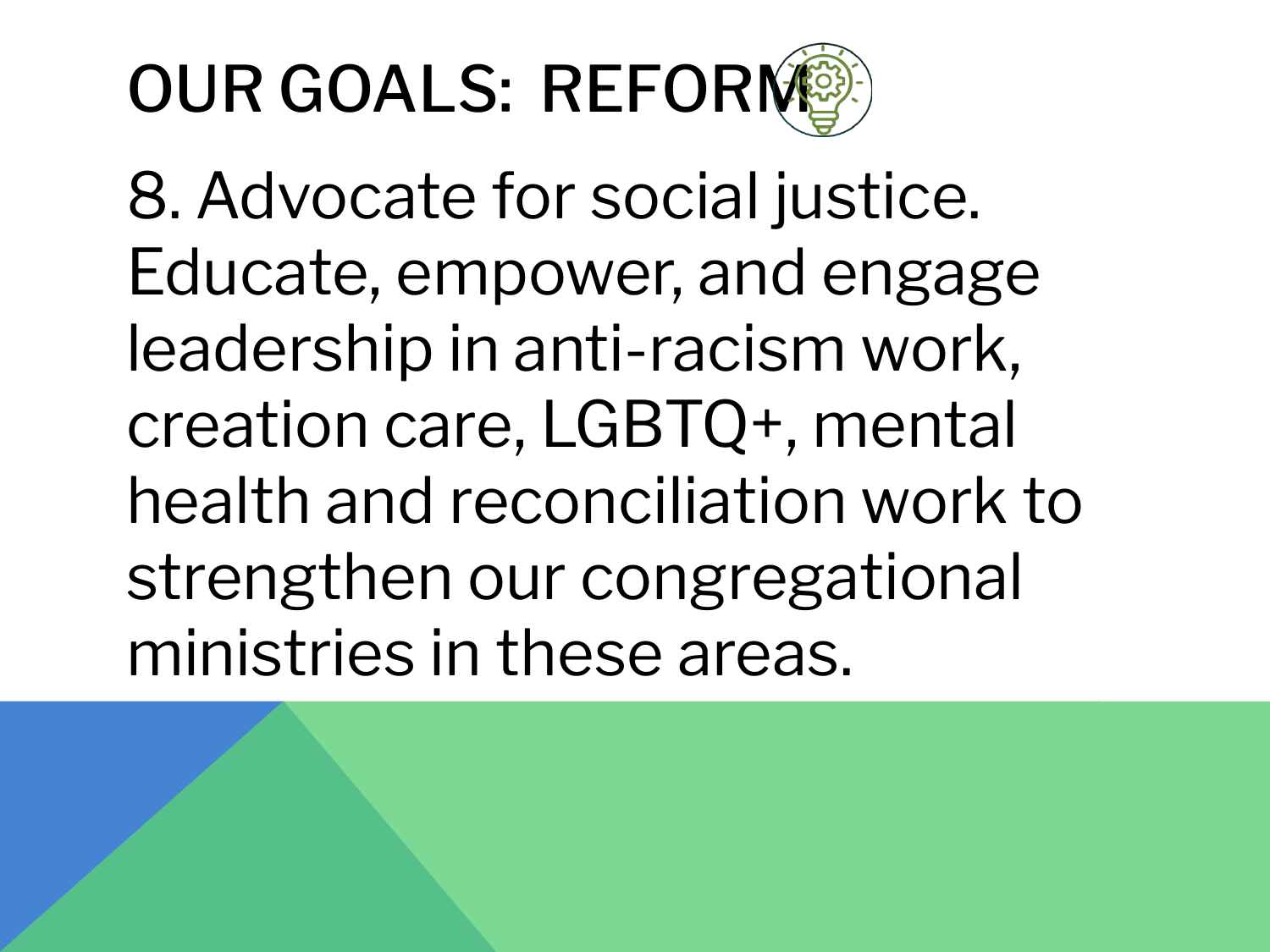

9. Expand the Mental Health Resources. Support education and provide curriculum, articles, and resources to foster a climate of healthy behavior and remove the stigma of mental illness.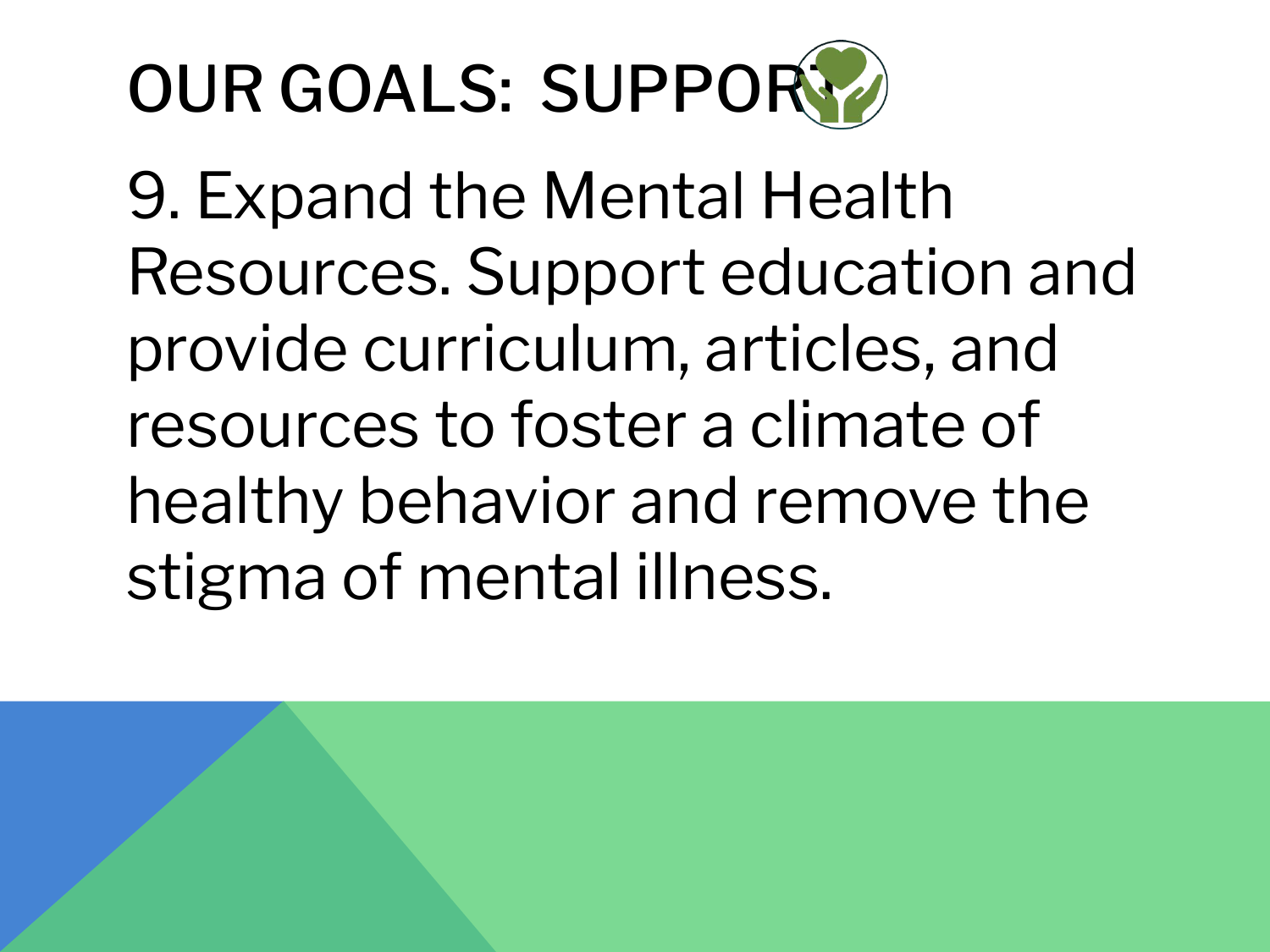### **OUR GOALS: SUPPOR**

10. Curate, create, or contract for Christian leadership formation. Encourage congregations to create systems for growing leaders of all ages with a deepening faith. Add staff to support congregational leadership

formation.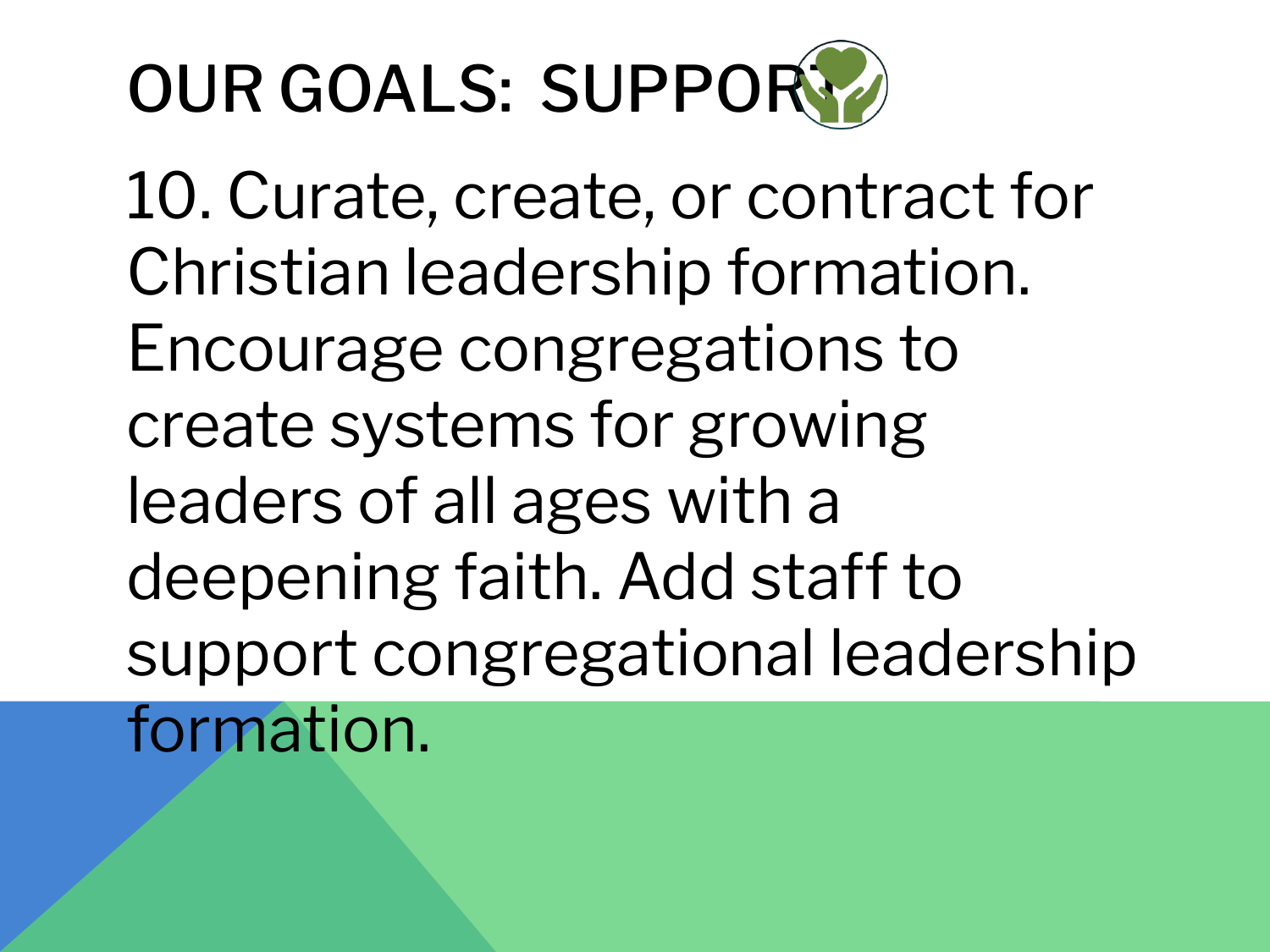### **OUR GOALS: SUPPOR**

11. Design a synod-wide initiative for preaching and teaching these values as we journey together from isolation to connection. Create an implementation plan that includes:

- · Calling every congregation to participate.
- · Creating resources for preaching and teaching values.
- · Sharing in small group Bible Studies. (All

ages.)

Creating space for congregational members engaged in conversation about these values.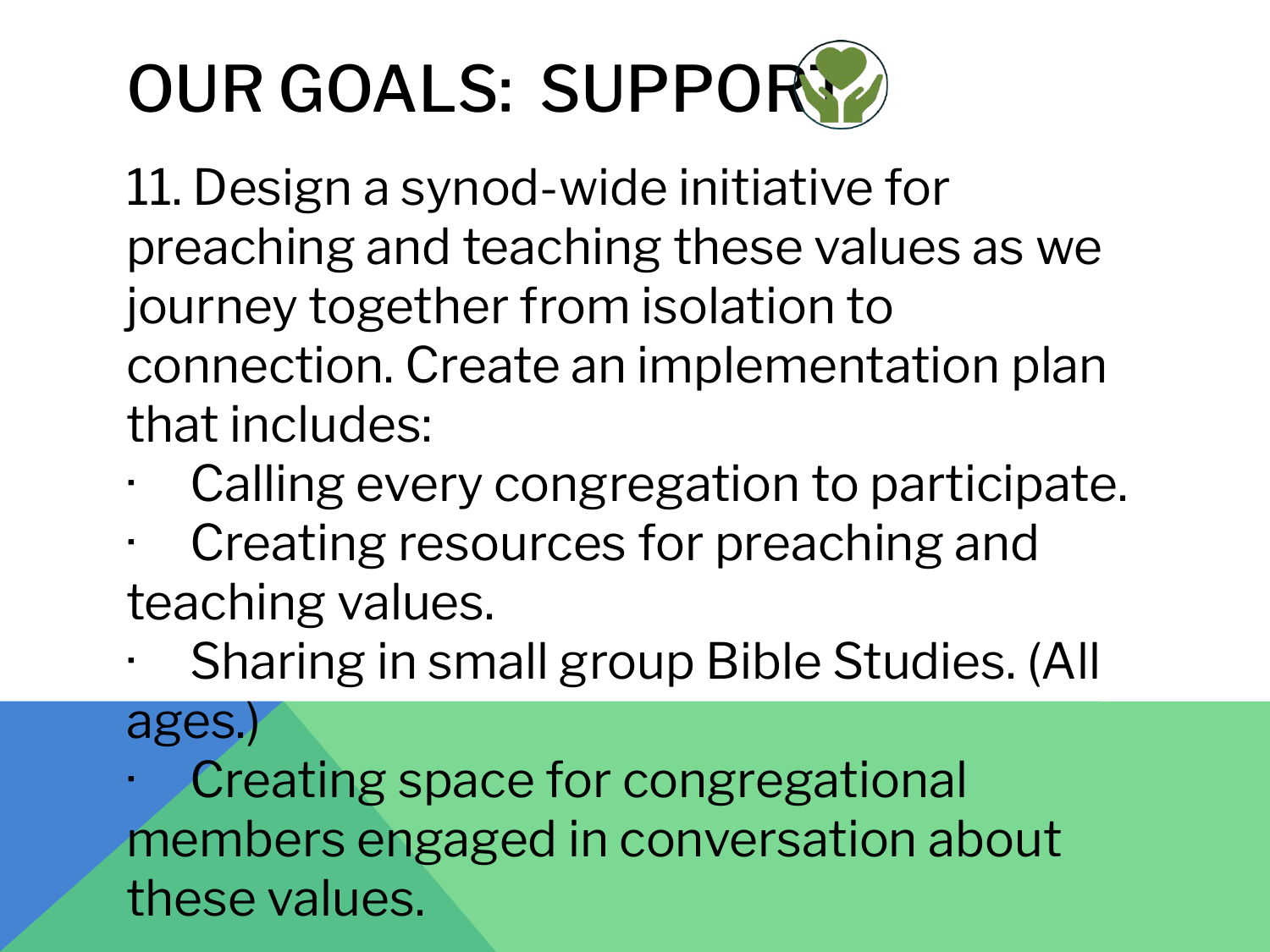#### HOW CAN WE ACCOMPLISH THIS?

- **Choose a goal that you are most excited about.**
- **Chat amongst your congregational group or those around you about this goal. Take time to wonder about how this goal could be accomplished.**
- **Write down your thoughts on the post-it note provided, and we will post them after this session in celebration of what God can do in our synodrometric contracts**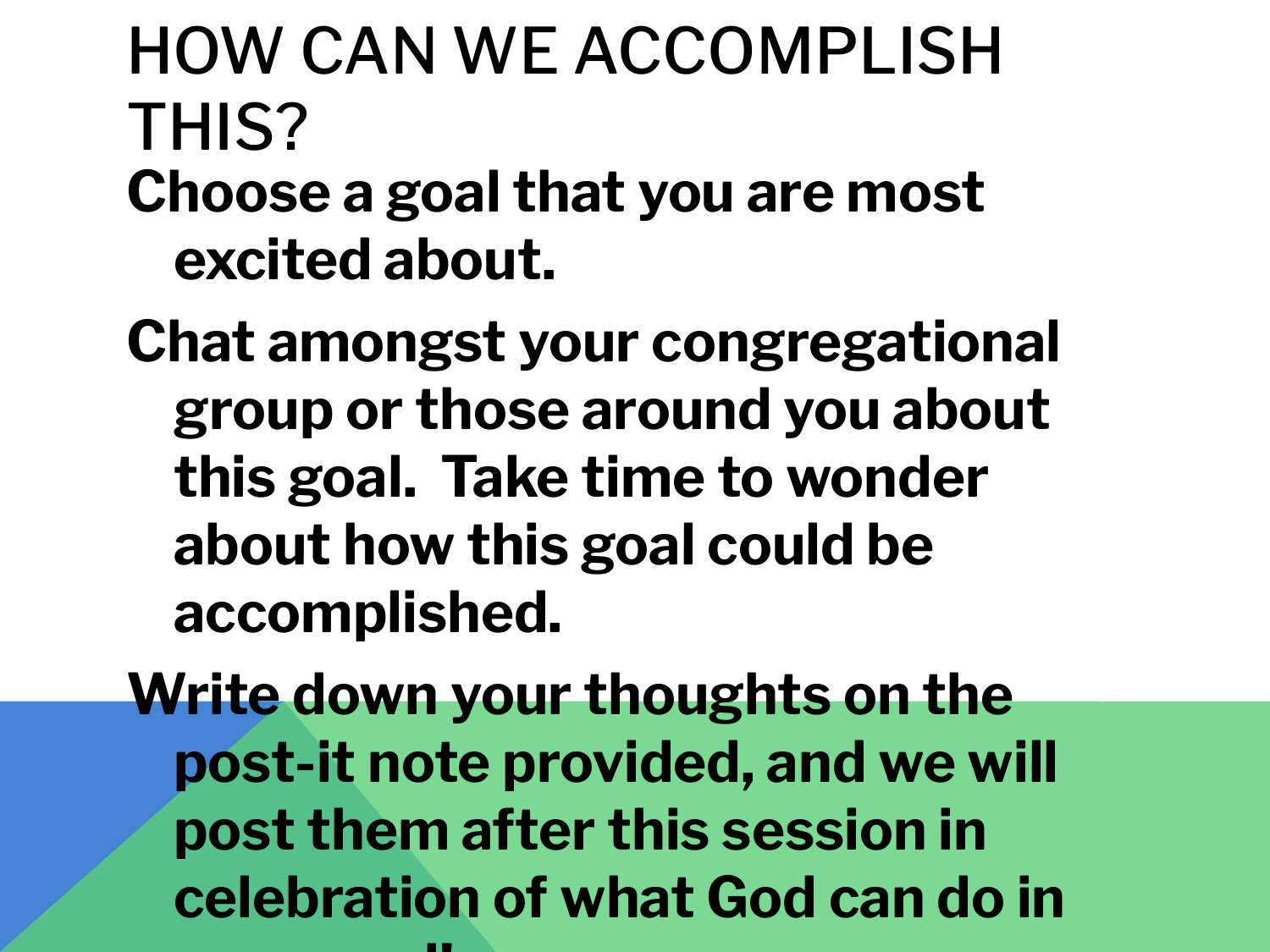#### HOW WILL WE MAKE THIS VISION A REALITY?

- **• build on our strengths**
- **• create new ways of supporting families**
- **• ask hard questions**
- **• commitment, new teams, and staff time.**
- **• reclaim a vision bigger than going back to the past**
- **• working together in new ways**
- **• support teams of leaders**
- **• add staff if needed**
- **• discern how to best steward our gifts**
- **• not imagining a fast turnaround**
- **• leaders across the synod engaging together**
- **• build new habits and have new conversations**
- **• learn how God is calling us to be church now**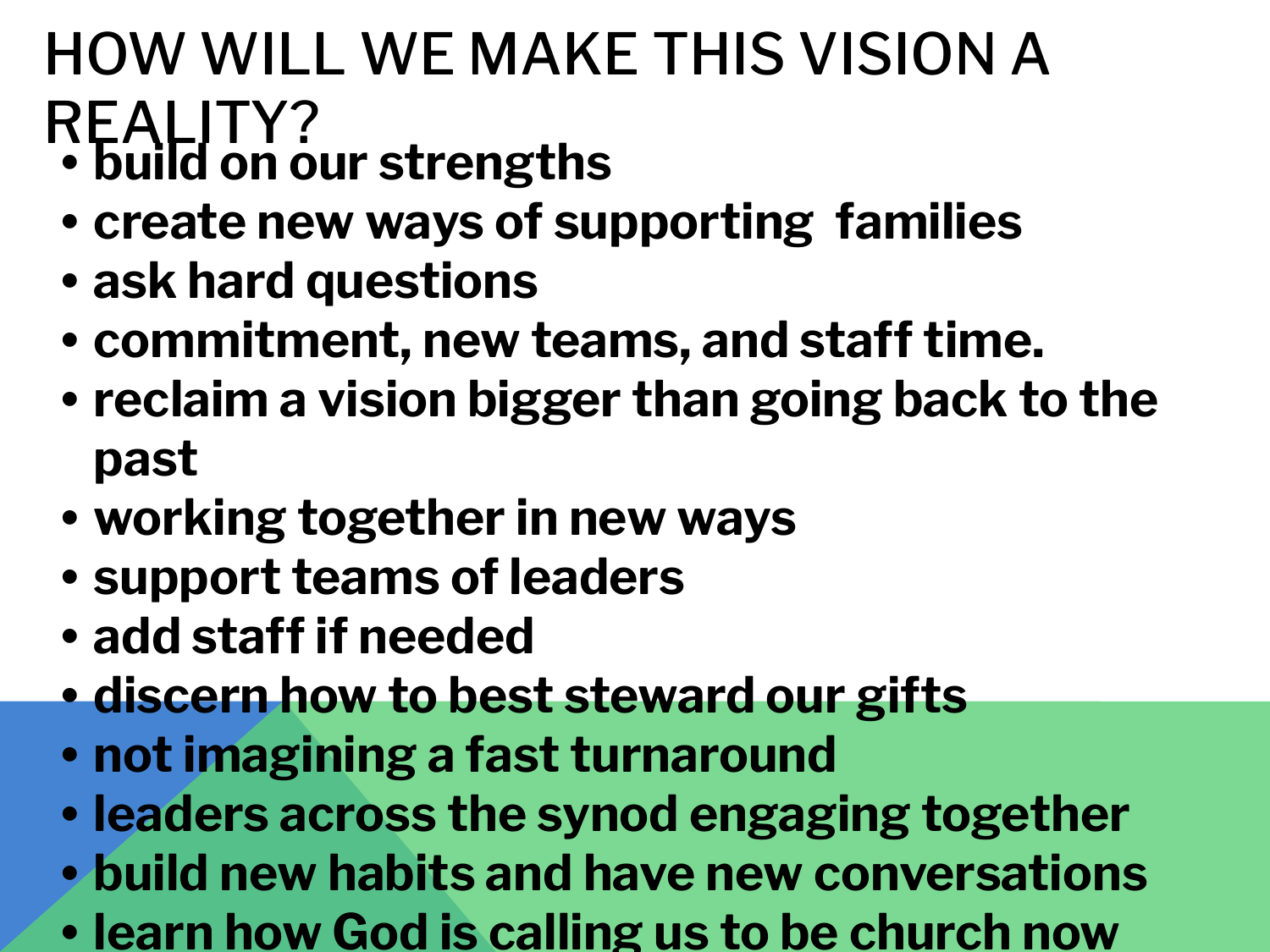#### **For the strategic planning team's full report, visit the synod website:**

**[www.nemnsynod.org](http://www.nemnsynod.org/)**